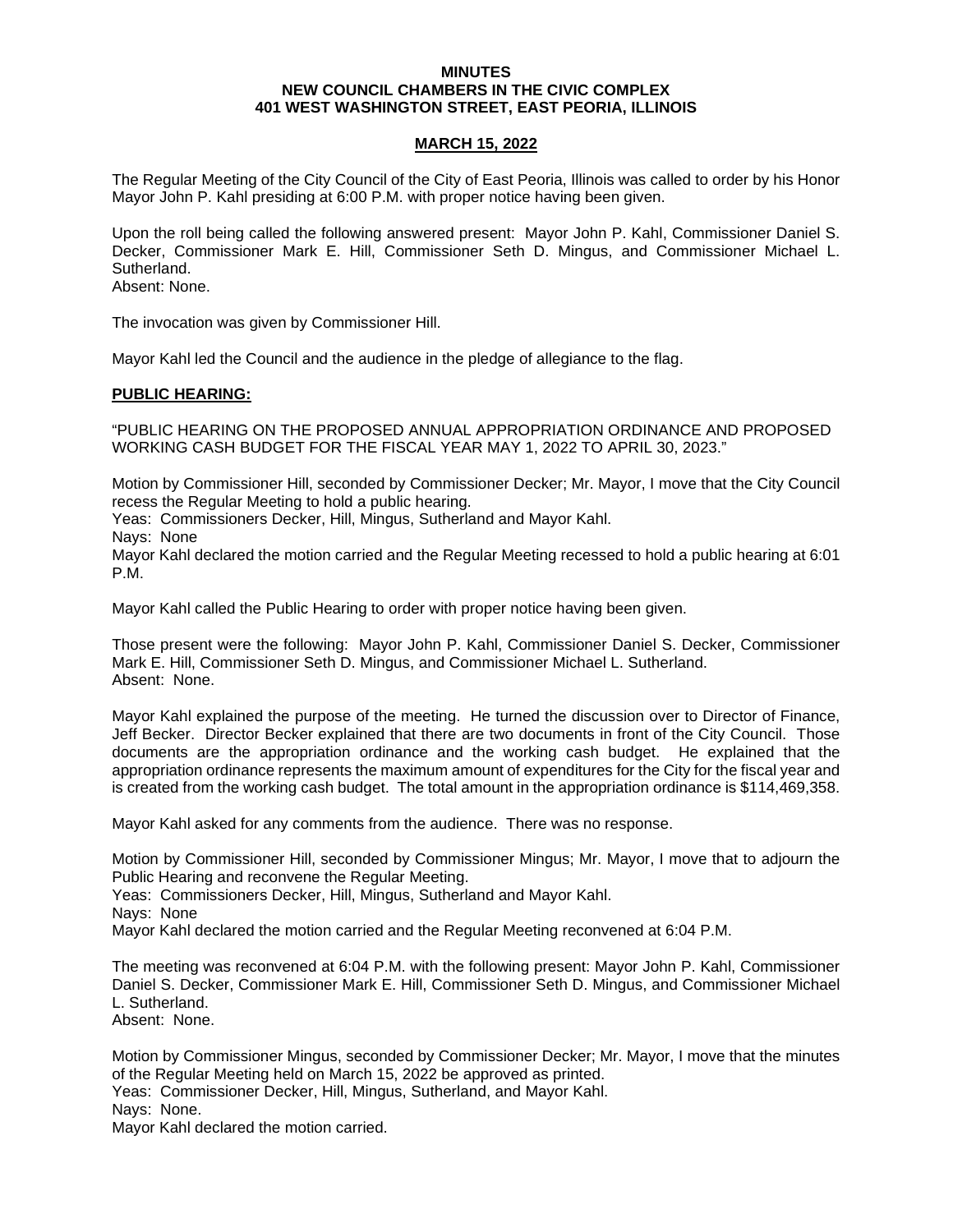Mayor Kahl proclaimed April 2022 as "Parkinson's Disease Awareness Month". He presented the proclamation to Barb and Roger Halleen. Mr. Halleen expressed gratitude to the Mayor and City Council. He explained that numbers are increasing for those in their 20s and 30s being diagnosed with Parkinson's Disease. He expressed gratitude for their service dog for mobility.

Mayor Kahl stated if there was anyone in the audience who wanted to speak on any items on the agenda to come to the podium and state the matter or matters to be discussed. There was no response.

## **CONSENT AGENDA ITEMS BY OMNIBUS VOTE:**

Mayor Kahl asked if any Commissioner wished to remove any items from the Consent Agenda for discussion. Commissioner Hill explained that Item Number 8 would be removed for voted after the consent agenda.

Motion by Commissioner Hill, seconded by Commissioner Mingus; Mr. Mayor, I move to adopt a consent agenda consisting of items numbered 1 through 7 and 9 through 14 as listed on the agenda for this meeting to be considered by omnibus vote.

Item Number 1 - Adoption of Resolution Number 2122-124 – Resolution to Approve Payment of the Schedule of Bills Listed on Schedule Number 21 in the amount of \$2,535,796.99.

Item Number 2 - Adoption of Ordinance Number 4632 on its Second Reading – (AN ORDINANCE AUTHORIZING AN AMENDMENT TO THE CONDITIONS IMPOSED ON THE SPECIAL USE PREVIOUSLY GRANTED FOR PROPERTY LOCATED AT 2354 WASHINGTON ROAD IN THE CITY OF EAST PEORIA) – (Amendment to the conditions imposed on the Special Use of the Property established by Ordinance Number 4549 regarding the number of vehicles parked and offered for sale on the Property zoned "B-3, Business Service District".)

Item Number 3 - Adoption of Ordinance Number 4633 on its Second Reading – (AN ORDINANCE AUTHORIZING A SPECIAL USE FOR PROPERTY LOCATED AT 2200 CENTENNIAL DRIVE IN THE CITY OF EAST PEORIA, TAZEWELL COUNTY, ILLINOIS) – (Special Use to allow for placement and construction of an oversized accessory structure as to both size and height on the Property that has an exterior that is inconsistent with the exterior of the main residential structure on the Property zoned "C, Conservation and Residential Estate District".)

Item Number 4 - Adoption of Ordinance Number 4634 on its Second Reading – (AN ORDINANCE AUTHORIZING A SPECIAL USE FOR PROPERTY LOCATED AT 326 PARK AVENUE IN THE CITY OF EAST PEORIA, TAZEWELL COUNTY, ILLINOIS) – (Special Use to allow for a short-term rental on the Property zoned "R-2, One-Family Dwelling District".)

Item Number 5 - Adoption of Ordinance Number 4637 on its Second Reading – (AN ORDINANCE AUTHORIZING A SPECIAL USE FOR PROPERTY LOCATED AT 814 SPRINGFIELD ROAD IN THE CITY OF EAST PEORIA, TAZEWELL COUNTY, ILLINOIS) – (Special use for a short-term rental use for the residential property zoned "R-1, One-Family Dwelling District".)

Item Number 6 - Adoption of Ordinance Number 4638 on its Second Reading – (AN ORDINANCE AUTHORIZING A SPECIAL USE FOR PROPERTY LOCATED AT 3414 MEADOW AVENUE IN THE CITY OF EAST PEORIA, TAZEWELL COUNTY, ILLINOIS) – (Special use to allow the siting of a motorcycle bodywork and repair shop on property zoned "B-3, Business Service District".)

Item Number 7 - Adoption of Ordinance Number 4636 on its Second Reading - (AN ORDINANCE AMENDING THE VIDEO GAMING REGULATIONS IN CHAPTER 21 OF TITLE 3 OF THE EAST PEORIA CITY CODE REGARDING THE FEE FOR REGISTRATION OF VIDEO GAMING TERMINALS)

Item Number 9 - Adoption of Resolution Number 2122-116 on its Second Reading - Resolution approving an Agreement with Municode for Phased Recodification of the City Code.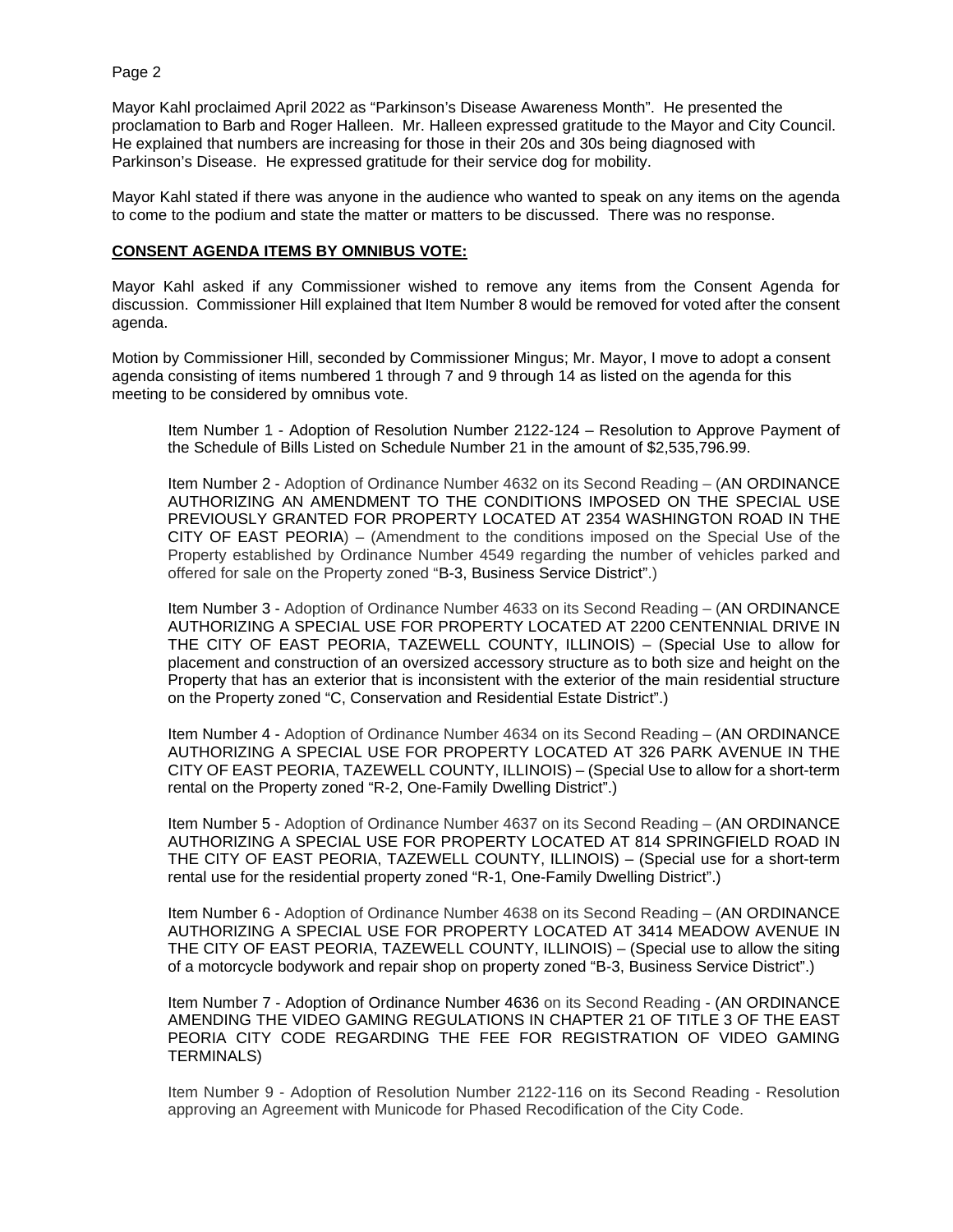Item Number 10 - Adoption of Resolution Number 2122-117 on its Second Reading - Resolution approving the Eastport Marina Management Agreement between the City of East Peoria and Omega 9, LLC.

Item Number 11 - Adoption of Resolution Number 2122-110 on its Second Reading - Resolution allocating \$1,000,000 of Motor Fuel Tax Funds for the 2022 Street Maintenance Program and confirming and approving 2022 Engineering Extension Agreement with Patrick Meyer & Associates and associated rate of compensation for Engineering Services related to the 2022 Street Maintenance Program.

Item Number 12 - Adoption of Resolution Number 2122-112 on its Second Reading - Resolution approving Proposal from Electric Pump for the Cooper Park Lift Station Pump Replacement Project in the amount of \$77,335.

Item Number 13 - Adoption of Resolution Number 2122-111 on its Second Reading - Resolution approving Updated Purchase of Additional Radios and Equipment for the Fire Department from Motorola Solutions and Supreme Radio Communications, Inc.

Item Number 14 - Approval of Ordinance Number 4635 – (AN ORDINANCE AMENDING TITLE 10, CHAPTER 1, SECTION 1.4 OF THE EAST PEORIA CITY CODE AND RELATED CODE PROVISIONS PERTAINING TO PENALTIES FOR ORDINANCE VIOLATION CASES.)

Yeas: Commissioners Decker, Hill, Mingus, Sutherland, and Mayor Kahl. Nays: None. Mayor Kahl declared the motion carried.

Motion by Commissioner Hill, seconded by Commissioner Decker; Mr. Mayor, I move you that Items numbered 1 through 7 and 9 through listed on the Consent Agenda be hereby approved and adopted, the items numbered 2 through 3 having been read once by their title and having laid on the table for no less than one week for public inspection be adopted as presented.

Item Number 1 - Adoption of Resolution Number 2122-124 – Resolution to Approve Payment of the Schedule of Bills Listed on Schedule Number 21 in the amount of \$2,535,796.99. (Adopted by omnibus vote)

Item Number 2 - Adoption of Ordinance Number 4632 on its Second Reading – (AN ORDINANCE AUTHORIZING AN AMENDMENT TO THE CONDITIONS IMPOSED ON THE SPECIAL USE PREVIOUSLY GRANTED FOR PROPERTY LOCATED AT 2354 WASHINGTON ROAD IN THE CITY OF EAST PEORIA) – (Amendment to the conditions imposed on the Special Use of the Property established by Ordinance Number 4549 regarding the number of vehicles parked and offered for sale on the Property zoned "B-3, Business Service District".) (Adopted by omnibus vote)

Item Number 3 - Adoption of Ordinance Number 4633 on its Second Reading – (AN ORDINANCE AUTHORIZING A SPECIAL USE FOR PROPERTY LOCATED AT 2200 CENTENNIAL DRIVE IN THE CITY OF EAST PEORIA, TAZEWELL COUNTY, ILLINOIS) – (Special Use to allow for placement and construction of an oversized accessory structure as to both size and height on the Property that has an exterior that is inconsistent with the exterior of the main residential structure on the Property zoned "C, Conservation and Residential Estate District".) (Adopted by omnibus vote)

Item Number 4 - Adoption of Ordinance Number 4634 on its Second Reading – (AN ORDINANCE AUTHORIZING A SPECIAL USE FOR PROPERTY LOCATED AT 326 PARK AVENUE IN THE CITY OF EAST PEORIA, TAZEWELL COUNTY, ILLINOIS) – (Special Use to allow for a short-term rental on the Property zoned "R-2, One-Family Dwelling District".) (Adopted by omnibus vote)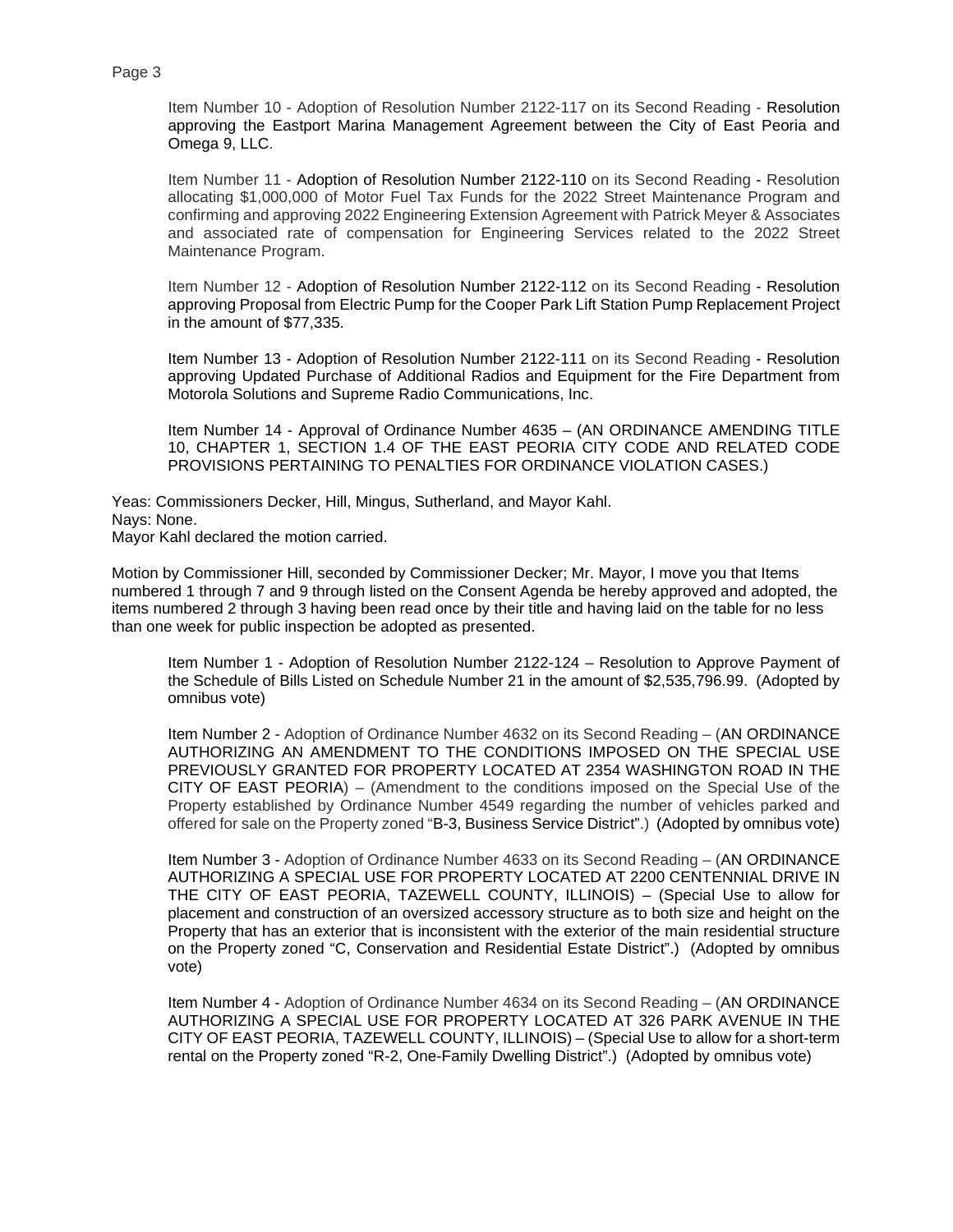Item Number 5 - Adoption of Ordinance Number 4637 on its Second Reading – (AN ORDINANCE AUTHORIZING A SPECIAL USE FOR PROPERTY LOCATED AT 814 SPRINGFIELD ROAD IN THE CITY OF EAST PEORIA, TAZEWELL COUNTY, ILLINOIS) – (Special use for a short-term rental use for the residential property zoned "R-1, One-Family Dwelling District".) (Adopted by omnibus vote)

Item Number 6 - Adoption of Ordinance Number 4638 on its Second Reading – (AN ORDINANCE AUTHORIZING A SPECIAL USE FOR PROPERTY LOCATED AT 3414 MEADOW AVENUE IN THE CITY OF EAST PEORIA, TAZEWELL COUNTY, ILLINOIS) – (Special use to allow the siting of a motorcycle bodywork and repair shop on property zoned "B-3, Business Service District".) (Adopted by omnibus vote)

Item Number 7 - Adoption of Ordinance Number 4636 on its Second Reading - (AN ORDINANCE AMENDING THE VIDEO GAMING REGULATIONS IN CHAPTER 21 OF TITLE 3 OF THE EAST PEORIA CITY CODE REGARDING THE FEE FOR REGISTRATION OF VIDEO GAMING TERMINALS) (Adopted by omnibus vote)

Item Number 9 - Adoption of Resolution Number 2122-116 on its Second Reading - Resolution approving an Agreement with Municode for Phased Recodification of the City Code. (Adopted by omnibus vote)

Item Number 10 - Adoption of Resolution Number 2122-117 on its Second Reading - Resolution approving the Eastport Marina Management Agreement between the City of East Peoria and Omega 9, LLC. (Adopted by omnibus vote)

Item Number 11 - Adoption of Resolution Number 2122-110 on its Second Reading - Resolution allocating \$1,000,000 of Motor Fuel Tax Funds for the 2022 Street Maintenance Program and confirming and approving 2022 Engineering Extension Agreement with Patrick Meyer & Associates and associated rate of compensation for Engineering Services related to the 2022 Street Maintenance Program. (Adopted by omnibus vote)

Item Number 12 - Adoption of Resolution Number 2122-112 on its Second Reading - Resolution approving Proposal from Electric Pump for the Cooper Park Lift Station Pump Replacement Project in the amount of \$77,335. (Adopted by omnibus vote)

Item Number 13 - Adoption of Resolution Number 2122-111 on its Second Reading - Resolution approving Updated Purchase of Additional Radios and Equipment for the Fire Department from Motorola Solutions and Supreme Radio Communications, Inc. (Adopted by omnibus vote)

Item Number 14 - Approval of Ordinance Number 4635 – (AN ORDINANCE AMENDING TITLE 10, CHAPTER 1, SECTION 1.4 OF THE EAST PEORIA CITY CODE AND RELATED CODE PROVISIONS PERTAINING TO PENALTIES FOR ORDINANCE VIOLATION CASES.) (Adopted by omnibus vote)

Yeas: Commissioners Decker, Hill, Mingus, Sutherland, and Mayor Kahl. Nays: None.

Mayor Kahl declared the motion carried and the items adopted by omnibus vote designation.

Resolution No. 2122-115 by Commissioner Hill, seconded by Commissioner Mingus; BE IT RESOLVED BY THE COUNCIL OF THE CITY OF EAST PEORIA, ILLINOIS that Resolution No. 2122-115 hereto attached, a Resolution Regarding the Third-Party Administrator and Pharmacy Benefits Manager for the City's Group Health Insurance Plan, be hereby approved. Mr. Mayor, I move you that this Resolution No. 2122-115 having been read once by its title and having laid on the table for no less than one week for public inspection, be adopted as presented.

Commissioner Hill explained that this is for an agreement for Third Party Administrator ("TPA") and Pharmacy Benefits Manager ("PBM") services for the City's Group Health Insurance Plan and are the City's current TPA and PBM.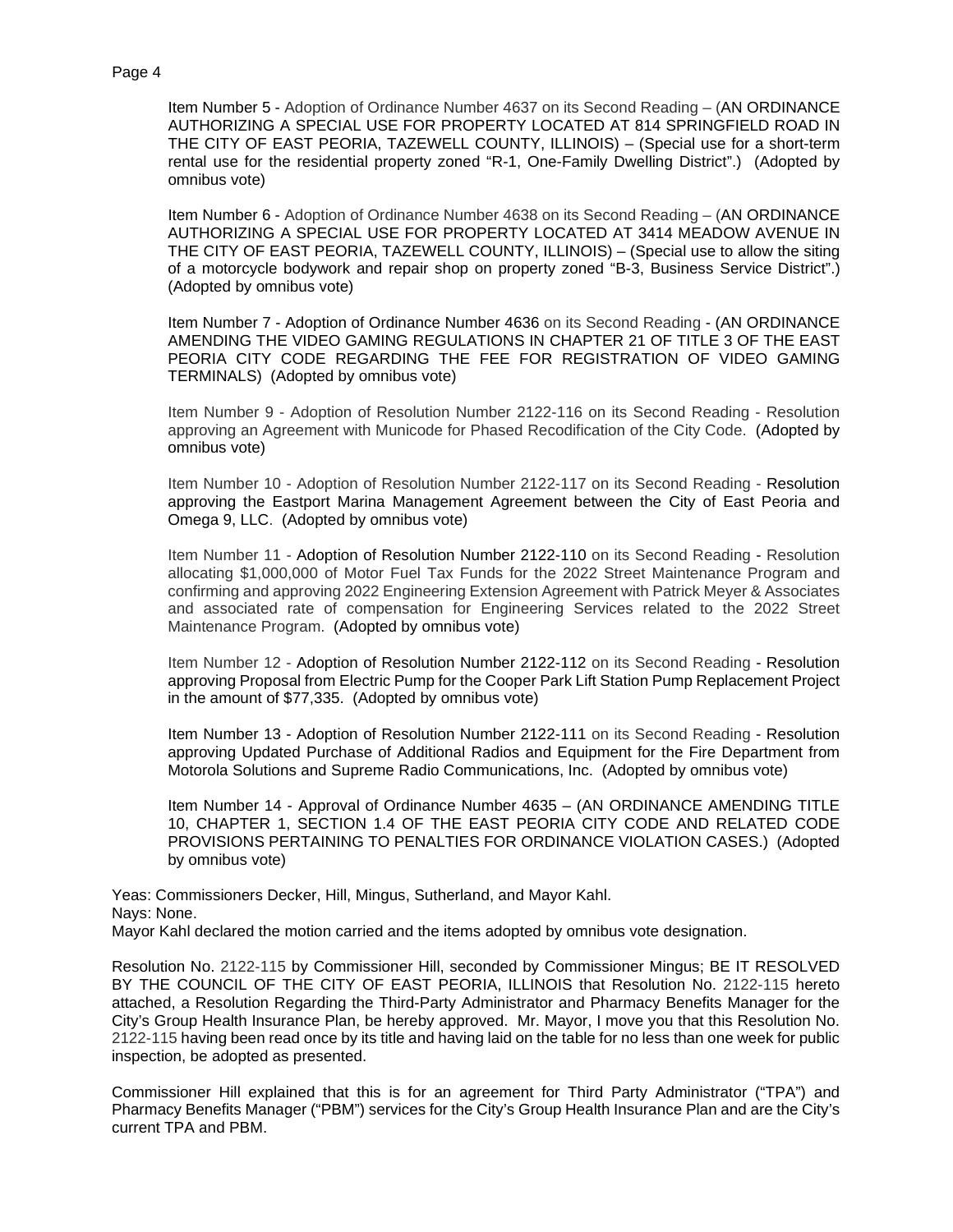Commissioner Decker explained that he would be abstaining from voting on this item as well as Resolution Number 2122-121 due to his employment with the City.

Yeas: Commissioners Hill, Mingus, Sutherland, and Mayor Kahl. Nays: None. Abstain: Commissioner Decker.

Mayor Kahl declared the motion carried and Resolution No. 2122-115 be duly adopted as presented.

Motion by Commissioner Hill, seconded by Commissioner Decker; Mr. Mayor, I move you that Ordinance No. 4639 hereto attached, (ANNUAL APPROPRIATION ORDINANCE FOR THE CITY OF EAST PEORIA, ILLINOIS FOR THE FISCAL YEAR FROM THE FIRST DAY OF MAY A.D. 2022 TO THE LAST DAY OF APRIL A.D. 2023) be accepted on its first reading as read by its title, and be laid on the table for no less than one week for public inspection.

Commissioner Hill commented on this being the first reading of the appropriation ordinance that sets out the maximum that can be legally spent. Illinois requires that this be in place by the end of the first quarter of the fiscal year (or July 31). The City chose to adopt the ordinance prior to that date. The total amount that is appropriated in all funds for the fiscal year 2022 to 2023 is \$114,469,358. The Public Hearing early was related to the appropriation ordinance and was available to the public at least ten days prior to the public hearing.

Yeas: Commissioners Decker, Hill, Mingus, Sutherland, and Mayor Kahl. Nays: None. Mayor Kahl declared the motion carried.

Resolution No. 2122-120 by Commissioner Hill, seconded by Commissioner Mingus; BE IT RESOLVED BY THE COUNCIL OF THE CITY OF EAST PEORIA, ILLINOIS that Resolution No. 2122-120, hereto attached, a Resolution to approve the Working Cash Budget for the Fiscal Year from the first day of May A.D. 2022 to the last day of April A.D. 2023, be approved. Mr. Mayor, I move you that this Resolution No. 2122-120 be accepted on its first reading as read by its title, and be laid on the table for no less than one week for public inspection.

Commissioner Hill explained that the working cash budget is available to the public each year. He thanked the staff and City Council for working on producing the working cash budget.

Mayor Kahl commented on the budget meetings that focused on operating budgets separate from the capital budget. It is a balanced working cash budget. The council implemented a five-year capital budget and has lived within the means of the budget and the five-year capital plan. He commented on the capital budget plan for the coming fiscal year 2022-2023 and ensuring that everyone is on the same page.

Commissioner Decker explained that the City has been able to have a smooth budget planning for his coming fiscal year. He hopes that City stays in this position. The City plans to spend around \$2.9 million on roads.

Yeas: Commissioners Decker, Hill, Mingus, Sutherland, and Mayor Kahl. Nays: None.

Mayor Kahl declared the motion carried.

Resolution No. 2122-122 by Commissioner Hill; WHEREAS, the City has acquired title to a parcel of real estate located within the City of East Peoria through the foreclosure and abandonment provisions of the "Unsafe Property" Division of Article 11 of the Illinois Municipal Code (65 ILCS 5/11-31-1, *et seq*.), and this parcel is legally described in Exhibit A and depicted in Exhibit B, attached hereto and incorporated by reference (hereinafter the "Property"); and

WHEREAS, the City has determined that the Property is surplus public real estate owned by the City, and the City considers the Property to be excess Property and unnecessary for City use or City purposes; and

WHEREAS, the City seeks to sell the Property pursuant to the process set forth under Section 11- 76-4.1 of the Illinois Municipal Code (65 ILCS 5/11-76-4.1), which provides for the appraisal of the Property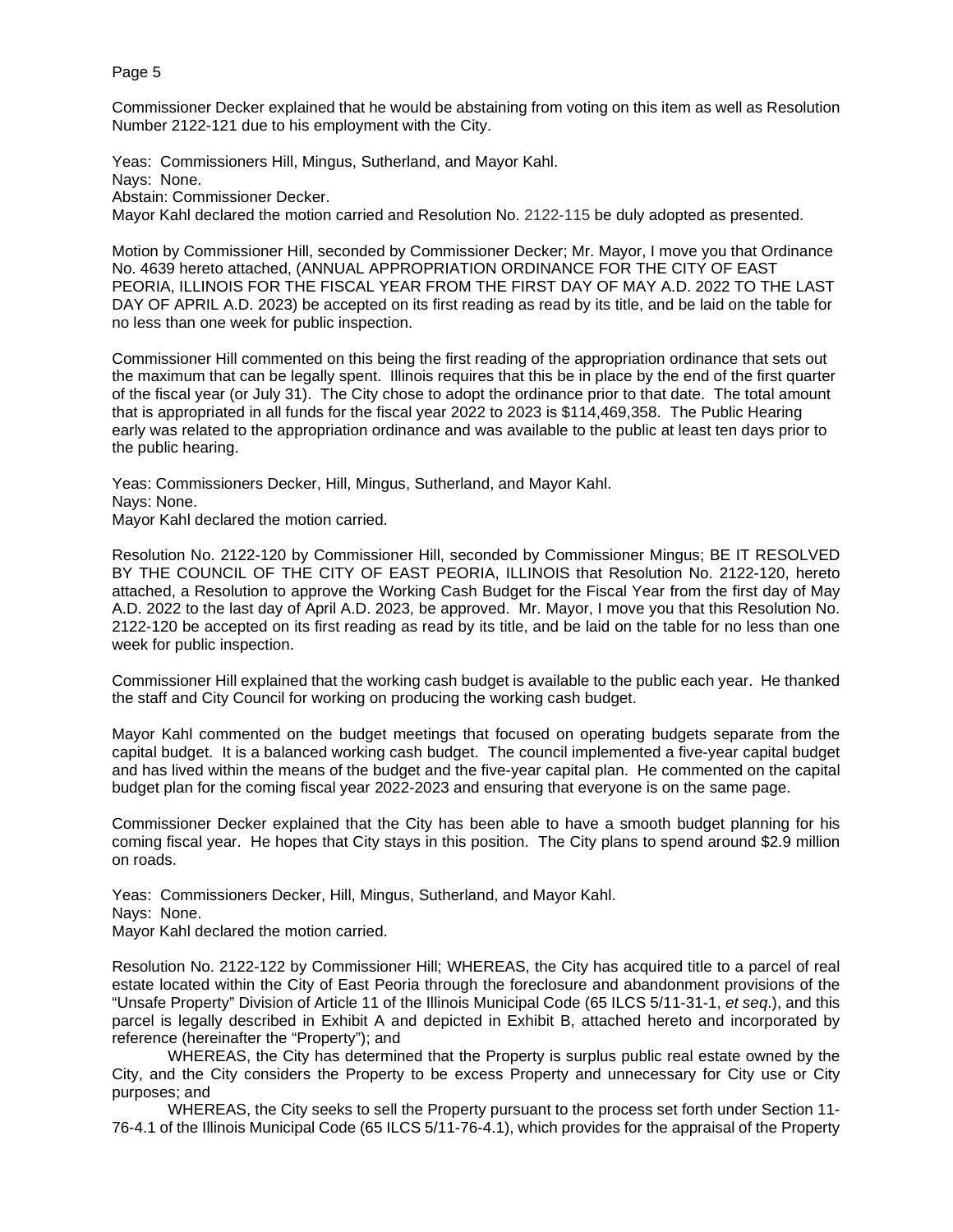by a certified or licensed appraiser and then the sale of the Property by City Officials, by a local licensed real estate agency, or by public auction for no less than 80% of the appraised value; and

WHEREAS, the Property is further described by the parcel's current zoning classification, size, and use in Exhibit A; and

WHEREAS, the City Council hereby finds that it is in the best interests of the City to sell the Property such that the Property can be developed and put to use by an interested purchasing party;

NOW, THEREFORE, BE IT RESOLVED BY THE COUNCIL OF THE CITY OF EAST PEORIA, TAZEWELL COUNTY, ILLINOIS, THAT:

Section 1. The above recitations are found to be true and correct.<br>Section 2. The Property, after obtaining an appraisal of the Proper The Property, after obtaining an appraisal of the Property by a certified or licensed appraiser, is hereby directed to be sold by any process set forth under Section 11-76-4.1 of the Illinois Municipal Code for no less than 80% of the appraised value.

Section 3. City Officials are hereby authorized to execute any documents necessary to initiate the sale or transfer of the Property, including, but not limited to, the execution of a listing agreement with a local licensed real estate agency, and to negotiate the terms of such sale or transfer of the Property to an interested purchasing party. The terms of such sale or transfer of the Property shall include payment by the purchasing party of the City's costs, including, but not limited to, the cost of the appraisal, recording fees, and City attorneys' fees in the amount of five hundred dollars (\$500.00); together with the standard real estate agent commission rate if listed by a local real estate agency.

Section 4. The City Clerk is hereby authorized and directed to publish this Resolution and any exhibits attached hereto (excluding Exhibit B) immediately upon the passage of this Resolution by the City Council in a daily or weekly newspaper circulated in the City of East Peoria.

Section 5. City Officials, in their discretion, are hereby authorized to withdraw the Property from the sale or transfer process for any reason they deem necessary or appropriate.

Motion by Commissioner Hill, seconded by Commissioner Decker; Mr. Mayor, I move that Resolution No. 2122-122 be adopted as presented.

Commissioner Hill commented on the property and the process for selling the excess property.

Yeas: Commissioners Decker, Hill, Mingus, Sutherland, and Mayor Kahl.

Nays: None.

Mayor Kahl declared the motion carried and Resolution No. 2122-122 be duly adopted as presented.

Resolution No. 2122-123 by Commissioner Hill; WHEREAS, the City has acquired title to a parcel of real estate located at 307 Elmwood Street within the City of East Peoria through the foreclosure and abandonment provisions of the "Unsafe Property" Division of Article 11 of the Illinois Municipal Code (65 ILCS 5/11-31-1, *et seq*.), and this parcel is legally described in Exhibit A and depicted in Exhibit B, attached hereto and incorporated by reference (hereinafter the "Property"); and

WHEREAS, the City has determined that the Property is surplus public real estate owned by the City, and the City considers the Property to be excess Property and unnecessary for City use or City purposes; and

WHEREAS, the City seeks to sell the Property pursuant to the process set forth under Section 11- 76-4.1 of the Illinois Municipal Code (65 ILCS 5/11-76-4.1), which provides for the appraisal of the Property by a certified or licensed appraiser and then the sale of the Property by City Officials, by a local licensed real estate agency, or by public auction for no less than 80% of the appraised value; and

WHEREAS, the Property is further described by the parcel's current zoning classification, size, and use in Exhibit A; and

WHEREAS, the City Council hereby finds that it is in the best interests of the City to sell the Property such that the Property can be developed and put to use by an interested purchasing party;

NOW, THEREFORE, BE IT RESOLVED BY THE COUNCIL OF THE CITY OF EAST PEORIA, TAZEWELL COUNTY, ILLINOIS, THAT:

Section 1. The above recitations are found to be true and correct.

Section 2. The Property, after obtaining an appraisal of the Property by a certified or licensed appraiser, is hereby directed to be sold by any process set forth under Section 11-76-4.1 of the Illinois Municipal Code for no less than 80% of the appraised value.

Section 3. City Officials are hereby authorized to execute any documents necessary to initiate the sale or transfer of the Property, including, but not limited to, the execution of a listing agreement with a local licensed real estate agency, and to negotiate the terms of such sale or transfer of the Property to an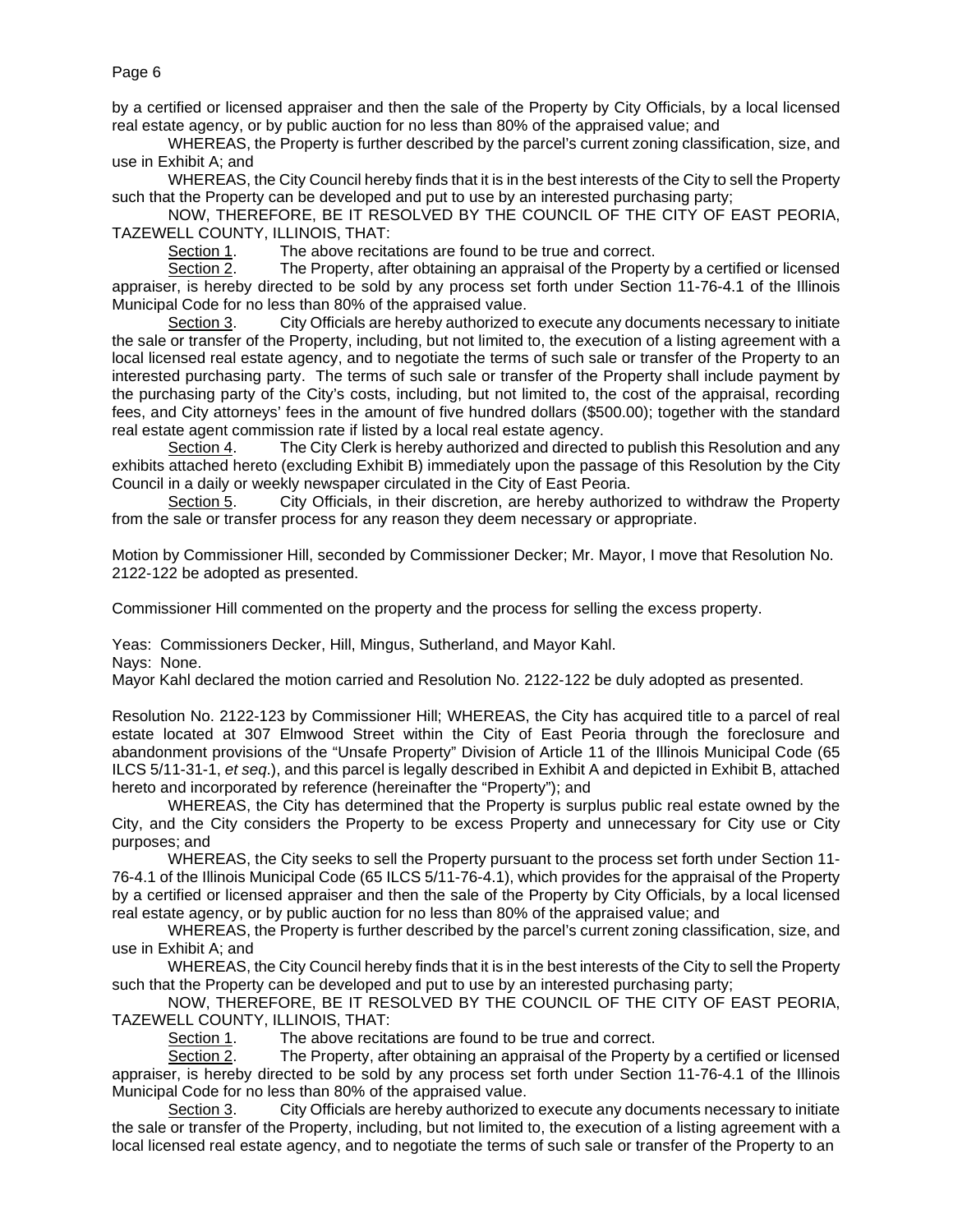interested purchasing party. The terms of such sale or transfer of the Property shall include payment by the purchasing party of the City's costs, including, but not limited to, the cost of the appraisal, recording fees, and City attorneys' fees in the amount of five hundred dollars (\$500.00); together with the standard real estate agent commission rate if listed by a local real estate agency.<br>Section 4. The City Clerk is hereby authorized and directed

The City Clerk is hereby authorized and directed to publish this Resolution and any exhibits attached hereto (excluding Exhibit B) immediately upon the passage of this Resolution by the City Council in a daily or weekly newspaper circulated in the City of East Peoria.

Section 5. City Officials, in their discretion, are hereby authorized to withdraw the Property from the sale or transfer process for any reason they deem necessary or appropriate.

Motion by Commissioner Hill, seconded by Commissioner Decker; Mr. Mayor, I move that Resolution No. 2122-123 be adopted as presented.

Commissioner Hill explained that this resolution is for the sale of additional excess property and authorizes the selling process.

Yeas: Commissioners Decker, Hill, Mingus, Sutherland, and Mayor Kahl. Nays: None. Mayor Kahl declared the motion carried and Resolution No. 2122-123 be duly adopted as presented.

Resolution No. 2122-121 by Commissioner Hill, seconded by Commissioner Mingus; BE IT RESOLVED BY THE COUNCIL OF THE CITY OF EAST PEORIA, ILLINOIS that Resolution No. 2122-121, hereto attached, a Resolution Regarding Renewal of Group Term Life Insurance Policy for City Employees, be approved. Mr. Mayor, I move you that this Resolution No. 2122-121 be accepted on its first reading as read by its title, and be laid on the table for no less than one week for public inspection.

Commissioner Hill commented on the resolution which is for renewal of the group term life insurance policy for City employees. The renewal will cost 12.6% more. The rates are included and will remain the same.

Yeas: Commissioners Hill, Mingus, Sutherland, and Mayor Kahl.

Nays: None.

Abstain: Commissioner Decker.

Mayor Kahl declared the motion carried.

Resolution No. 2122-119 by Commissioner Decker; WHEREAS, Tazewell County (the "County") annually provides a grant (the "Grant") to help fund the curbside recycling program operated by the City; and

WHEREAS, the County has offered to provide the Grant in the amount of \$47,026.00 for 2022; and

WHEREAS, the Grant will be disbursed under the terms of an intergovernmental agreement between the City and the County;

NOW, THEREFORE, BE IT RESOLVED BY THE COUNCIL OF THE CITY OF EAST PEORIA, TAZEWELL COUNTY, ILLINOIS, THAT the Mayor is hereby authorized and directed to execute an intergovernmental agreement between the City and the County under such terms and conditions as the Mayor in his discretion deems appropriate providing for the distribution of a curbside recycling grant in the amount of \$47,026.00 from the County to the City.

Motion by Commissioner Decker, seconded by Commissioner Mingus; Mr. Mayor, I move that Resolution No. 2122-119 be adopted as presented.

Commissioner Decker commented on this being an annual grant. The County began this grant several years ago when the County wanted to assist communities in their recycling programs. This does not cover all the costs of recycling. However, it assists in some of the costs. Many residents take advantage of the recycling program.

Yeas: Commissioners Decker, Hill, Mingus, Sutherland, and Mayor Kahl. Nays: None.

Mayor Kahl declared the motion carried and Resolution No. 2122-119 be duly adopted as presented.